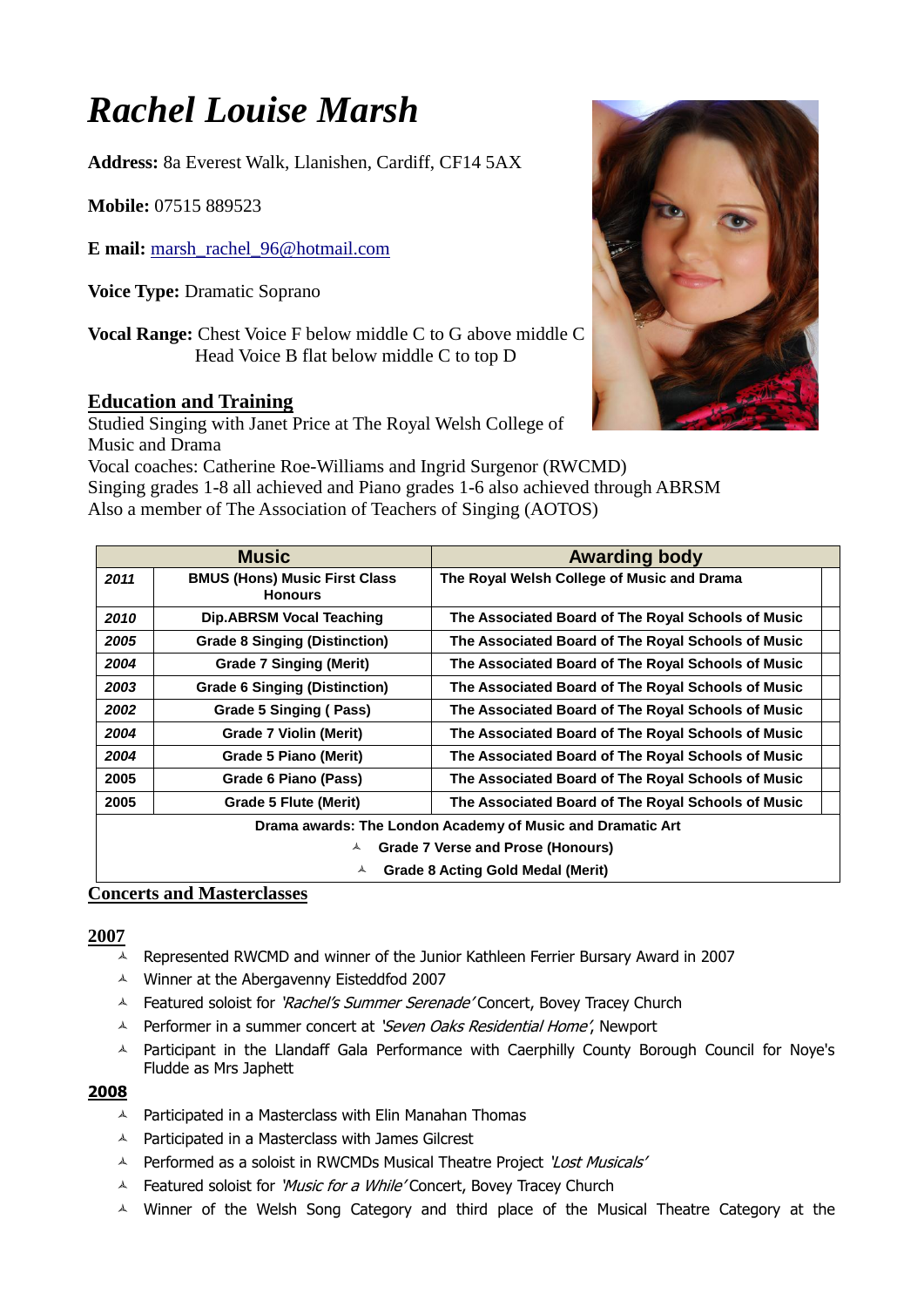Abergavenny Eisteddfod

- A Winner of Music in the Vale of Glamorgan 'Young Singer of the Year 2009'
- A Performer in a Christmas concert at 'Seven Oaks Residential Home', Newport

#### **2009**

- Featured soloist for 'Midsummer Music' concert, Teignmouth Church
- Finalist in the Serenata Young Persons talent competition
- Soloist for the Annual Welsh Assembly Senedd Reception
- Participated in a Masterclass with Michael Pollock
- Understudy to Amanda Roocroft as soprano soloist in Brahms Requiem

#### **2010**

- <sup>A</sup> Soprano soloist for RWCMD's Mozart Requiem concert, conducted by Adrian Partington
- $\triangle$  Soprano soloist for come and sing Mozart Requiem concert, Bristol, St Mary Redcliffe Church, conducted by Adrian Lucas
- $\blacktriangle$  Ambassador and performer for the Welsh Assembly Government and RWCMD for Chongging, China's Wales Week

#### **2011**

- A Soprano soloist for Vivaldi's Gloria, Chudleigh, Devon
- $\triangle$  Featured soloist for the Teignmouth Flower Festival Gala Concert, Teignmouth Church
- A Soprano soloist, RWCMD Songs at 6 foyer concert
- A Soprano soloist, RWCMD lunchtime concert, Glanfa stage, Millennium centre
- $\triangle$  Participated in masterclass with Nathalie Dessay

#### **2012**

- $\triangle$  Soprano 2 soloist for Israel in Egypt with Bristol Choral Society
- $\triangle$  Finalist in the Thelma King Award for Singers in the Mid Somerset Festival, Bath

#### **Teaching Experience**

**Genres and styles of singing taught:** Classical, Opera, Musical Theatre, pop and modern **Exams:** Associated Board (ABRSM) and Trinity Guildhall

| <b>Job title and Institute</b>                                                                | <b>Dates Employed</b>                | <b>Responsibilities and duties</b>                                                                                                                                                                                                                                                                                                      |
|-----------------------------------------------------------------------------------------------|--------------------------------------|-----------------------------------------------------------------------------------------------------------------------------------------------------------------------------------------------------------------------------------------------------------------------------------------------------------------------------------------|
| <b>Forte School of Music</b><br>(Specialist Music School)<br><b>Private Singing Teacher</b>   | April 23rd 2012-<br><b>Present</b>   | <b>Private Singing teacher for both</b><br>children and adults. Teaching basic<br>singing technique, preparing<br>students for exams and<br>performances in the Forte Music<br>festival. Also teach classroom<br>group singing lessons to 3-5 year<br>old children. All styles taught,<br>classical, musical theatre, pop and<br>modern |
| <b>Shine Creative Arts Limited</b><br><b>Singing Teacher (Main role)</b><br>and Drama Teacher | January 12th 2012-<br><b>Present</b> | Singing teacher to children ages 4-7<br>and 7-17. These children have 1<br>hours singing a week in a group and<br>are prepared for showcases,<br>concert performances and theatrical<br>shows                                                                                                                                           |
| <b>Shine Creative Arts</b><br><b>Performance Group</b><br><b>Singing Teacher</b>              | January 12th 2012-<br><b>Present</b> | Singing teacher to children ranging<br>from 6-17. They are taught basic<br>singing technique and are also<br>prepared for concert performances                                                                                                                                                                                          |
| The National Youth Choir of<br><b>Great Britain-Soprano 1</b><br>section leader               | April (Easter holiday) 1 week        | Teaching the soprano 1 section of<br>The National Youth Girls Choir<br>rhythm, pitch, diction and clarity<br>throughout their repertoire in                                                                                                                                                                                             |